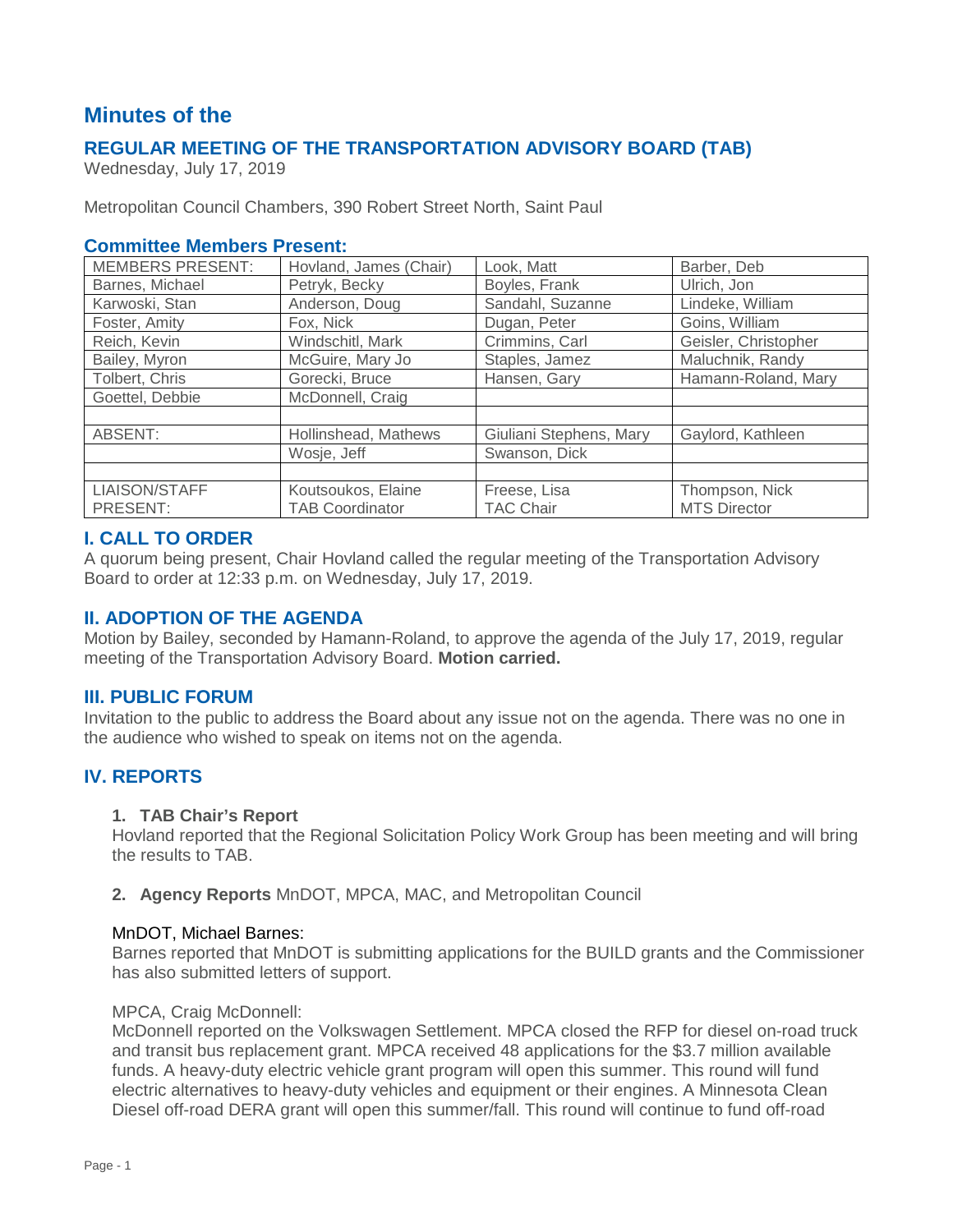projects from industries such as locomotive, marine, and construction,

https://www.pca.state.mn.us/air/diesel-replacement-program-grant-opportunities. MPCA is holding a public comment period for Phase 2 of the settlement. A plan will be drafted in the fall and shared for additional input. *<https://www.pca.state.mn.us/air/vw-phase-2>*.

### MAC, Carl Crimmins:

Crimmins reported that Rick King was appointed Chair of the MAC board. Bridget Rief reported that the airport received two international awards. The final food courts will be open by the end of the year. In mid-September there will be a new exit to baggage claim from concourse G. MAC is working with MnDOT to notify passengers of the construction on Highway 5 from April through November 2020. The construction will impact travel times to the airport. The construction will also impact Route 54 bus.

Metropolitan Council, Deb Barber:

Barber reported on the groundbreaking for the Orange Line this morning. Barber added that the Transit Values Workshops are July 23rd and 24th. Foster asked if there was an update on D Line funding. Barber said next year is a bonding year so it will continue to be a high priority for the Council.

# **V. APPROVAL OF MINUTES**

**1. Approval of Minutes from June 19, 2019** Motion by Hamann-Roland, seconded by McGuire, to approve the minutes of the June 19, 2019, regular meeting of the Transportation Advisory Board, including Hansen as present. **Motion carried.**

# **VI. ACTION ITEMS**

**1. 2019-33** Streamlined TIP Amendment: MnDOT TH 21 Reconstruct

TAC Chair Lisa Freese presented this item.

There were no questions or comments from TAB members.

It was moved by Maluchnik, seconded by Ulrich, that:

The Transportation Advisory Board adopt an amendment into the 2019-2022 TIP to change the description and cost of MnDOT's MN 21 bridge replacement and reconstruction project (SP # 7002- 48) **Motion carried.**

**2. 2019-30** Scope Change Request for the City of Burnsville's Lake Marion Greenway

TAC Chair Lisa Freese presented this item.

Geisler commented on the safety aspect and only a point difference for the road shift.

It was moved by Ulrich, seconded by Hansen, that:

The Transportation Advisory Board approve the City of Burnsville's request to change the scope of its Lake Marion Greenway project (SP # 179-090-005) to shift some of the off-road trail to an onroad facility, including a \$40,400 reduction in federal funds. **Motion carried.**

**3. 2019-31** Scope Change Request for Hennepin County's CSAH 81 Bridge Replacement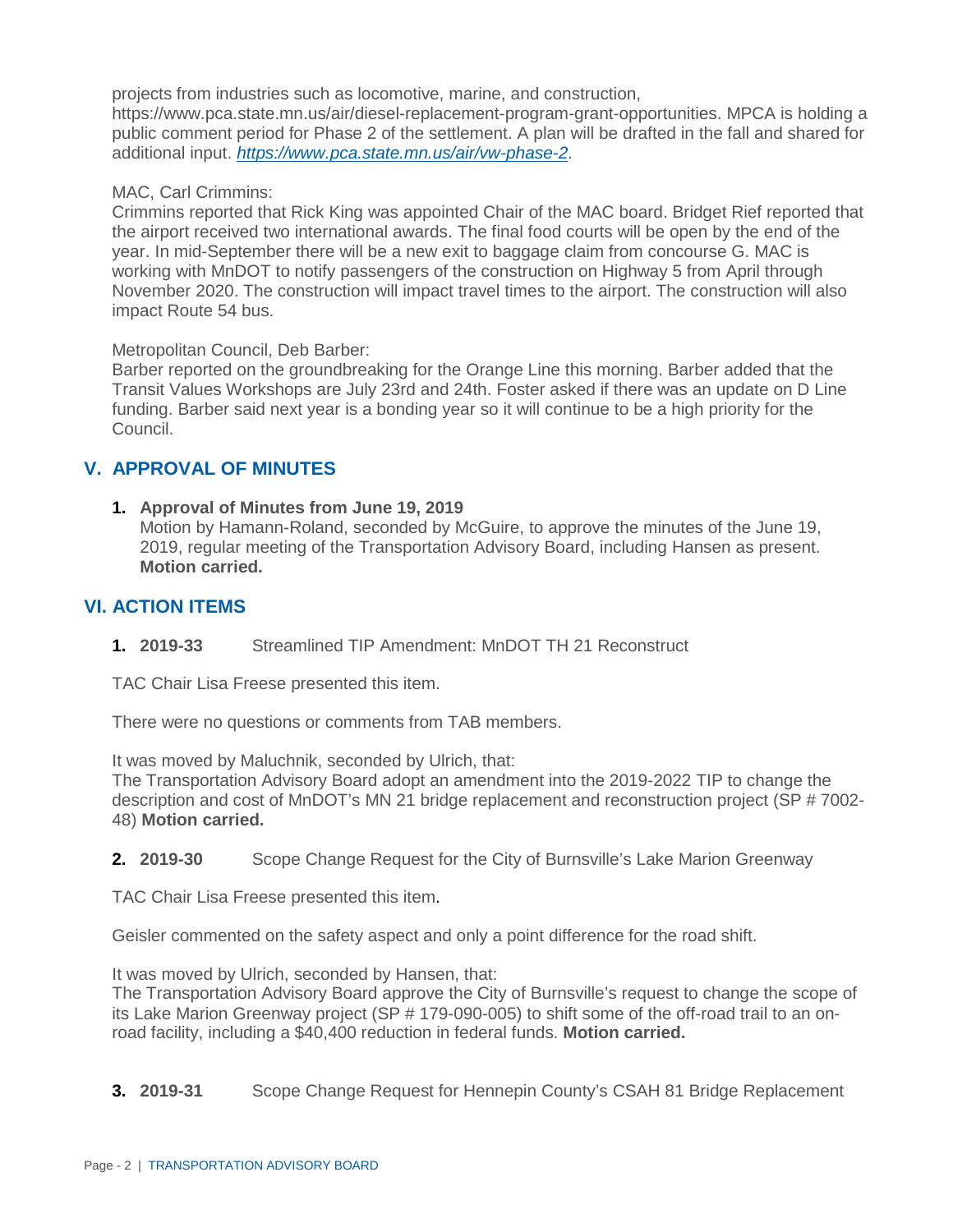TAC Chair Lisa Freese presented this item.

There were no questions or comments from TAB members.

It was moved by Goettel, seconded by Reich, that:

The Transportation Advisory Board approve Hennepin County's request to change the scope of its CSAH 81 bridge replacement project (SP # 027-681-038) to replace a third bridge and move the bicycle and pedestrian access. **Motion carried.**

# **4. 2019-32** TIP Amendment for Hennepin County's CSAH 81 Bridge Replacement

TAC Chair Lisa Freese presented this item.

There were no questions or comments from TAB members.

It was moved by Goettel, seconded by Karwoski, that:

The Transportation Advisory Board approve an amendment to the 2020-2023 TIP to add to the project scope and cost for Hennepin County's CSAH 81 bridge replacement project (SP 027-681- 038). **Motion carried.**

# **VII. INFORMATION AND DISCUSSION ITEMS**

# **1. Regional Bicycle Barriers Study**

Metropolitan Transportation Services Multimodal Planning Manager Cole Hiniker presented this item.

Lindeke asked about traffic count, Hiniker said he would follow-up. Geisler asked about point assignment. Hiniker said both quantitative and qualitative ways are being discussed as possibilities. Hiniker said Steve Elmer is the project manager. Boyles asked if this is inclusive of all trails, bike lanes, etc. Hiniker said local government documentation of a bicycle facility is what was included. Karwoski asked if challenges to existing trails are being identified or if this is new trail identification only. Hiniker said the qualitative nature was not necessarily looked at but local governments were worked with. Barber asked if there is a plan to look back in the future and incorporate this analysis. Hiniker said it wouldn't be updated more than every two years most likely but there isn't a timeline yet.

# **2. 2020 Regional Solicitation**

Metropolitan Transportation Services Highway Planning & TAB/TAC Process Manager Steve Peterson and Senior Planner Joe Barbeau presented this item.

Ulrich asked about the \$10 million set-aside money for bridges. Hamann-Roland asked about a hybrid option for trails projects, if the TAC had thought about it. TAB Coordinator Koutsoukos added that every large project would think they had a large project and it wouldn't be any different. Karwoski said he would like to see trails reduced so that road projects don't get passed up but have a special category if a project goes through multiple cities. Geisler asked to see the Average and Median. Geisler also added that lowering an amount creates piecemealing of projects and dragging out project completion. Tolbert said lowering to \$3.5 million will limit what projects get done. Lindeke said ridership numbers will help show impact because a downtown project is expensive but serves a high number of people. Goettel said Hennepin County could compromise on \$4 million. Maluchnik concurred. Reich asked about tiering for projects with barriers and those without. Ulrich commented